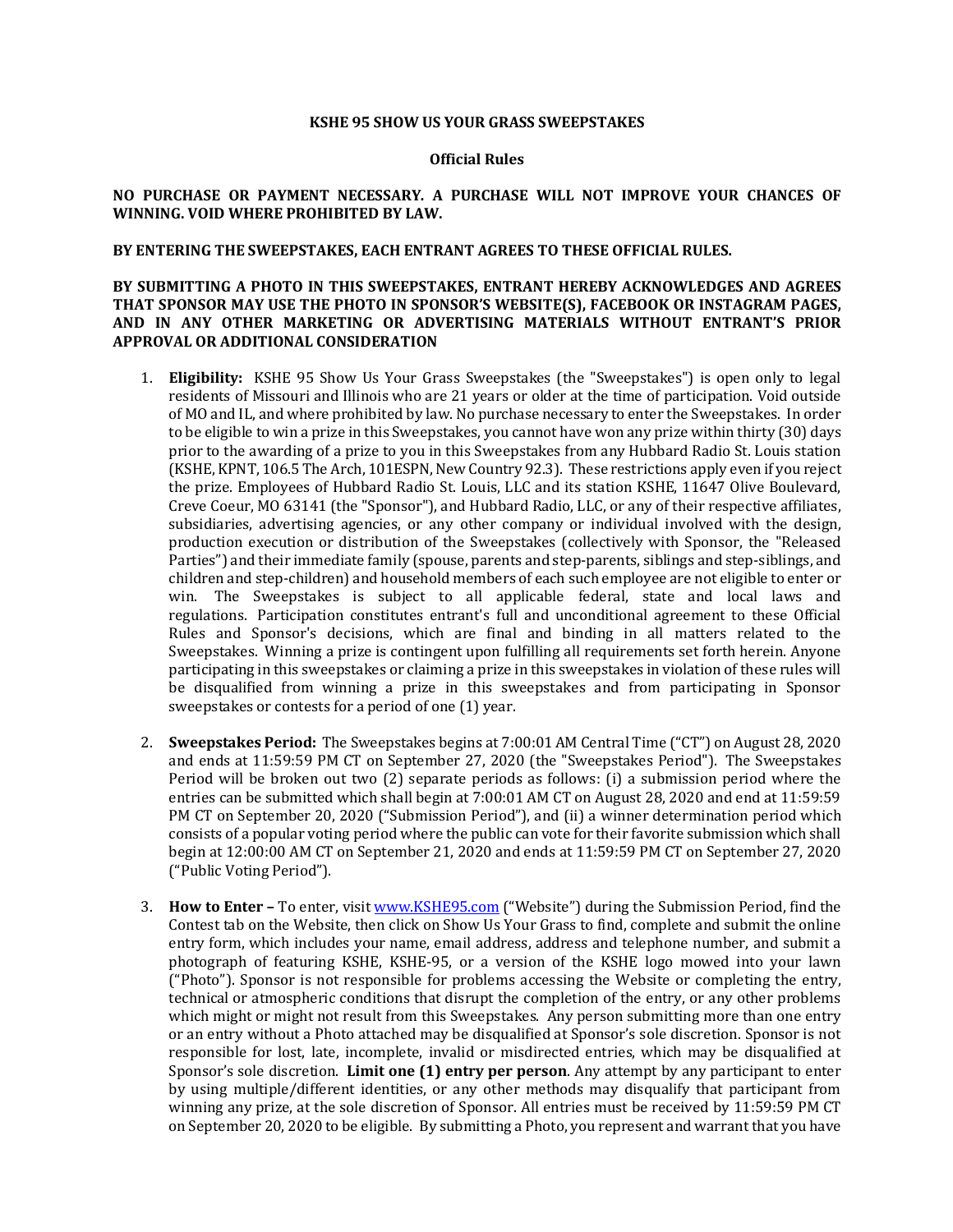all rights, title and interest in and to the Photo, that you have the full rights to submit the Photo for purposes set forth hereunder, and you hereby grant Sponsor an unlimited, worldwide right and license in perpetuity to publish, edit, post and distribute the Photo at its sole discretion without additional prior approval or any compensation to you.

- 4. **How winners are determined:** All eligible entry Photos will be posted on the Website during the Public Voting Period (defined in Official Rule #2 above) where the public can vote for their favorite Photo; limit of one (1) vote per day during the Public Voting Period. The Photo with the most votes during the Public Voting Period will be deemed the Grand Prize winner. In the event of a tie, Sponsor will conduct a random drawing to determine the ultimate winner(s) from among all tying Photos. Decisions of judges are final and binding. Odds of winning depend on the number of Photos that were submitted for Public Voting Period, and how many votes each Photo received during the Public Voting Period. The potential winners will be notified by email or telephone on or about September 28, 2020. Sponsor will make up to 3 attempts to contact each potential winner. If that potential winner cannot be contacted after 3 attempts, that potential winner will forfeit the prize, and the prize may be awarded to an alternate winner, time permitting, which shall be the Photo entrant that received the next highest number of votes during the Public Voting Period.
- 5. **Prizes and Approximate Retail Values ("ARV's") – One (1) Grand Prize Winner –** A 2020 Gravely Zero-Turn/ZT X-42 riding lawnmower. ARV: \$3,600.00. The Grand Prize winner must claim the Grand Prize at Powers Performance within 90 days from the date the Grand Prize winner is notified they are a winner or prize will be forfeited. Prize is subject to the manufacturer's warranties and guarantees only.

Prize consists of only those items specifically listed as part of the Prize. The Prize will be awarded only if the potential Prize winner fully complies with these Official Rules. The Prize is non-assignable and non-transferable, and are not redeemable for cash. Sponsor reserves the right in its sole discretion to substitute a prize, or portion thereof, for one of equal or greater value for any reason. The Prize winner is solely responsible for local, state and federal taxes on the prize. The winners may be required to sign a liability and/or publicity release ("Prize Release") prior to issuance of a prize, at Sponsor's sole discretion. Winners may be required to sign and complete a W9 prior to receiving their prize and a 1099 form will be submitted by Sponsor to all appropriate taxing authorities.

- 6. **Claiming the Prize:** Upon winner verification, the potential winner can claim his/her prize by going in person to Powers Performance, 520 North 2<sup>nd</sup> Street, St. Charles, MO 63301 within **ninety (90) days** of the day he or she wins may be required to verify that he/she is the qualified winner and may be required to sign a Publicity and Liability Release ("Release") upon picking up the Prize. Winner will be required prove he or she is a qualified winner by presenting acceptable identification  $(e.g., state)$ driver's license; state issued identification card; valid passport with address verification; or birth certificate with social security card and photo identification and address verification) upon picking up the Prize. All unclaimed or returned prizes remain the property of Sponsor.
- 7. **Participation Conditions/Release/Consent to use Likeness:** By participating, each participant agrees to: (a) comply with and be bound by these Official Rules and the decisions of the Sponsor which are binding and final in all matters relating to this Sweepstakes; (b) release and hold harmless the Released Parties from and against any and all claims, expenses, and liability, including, but not limited to, negligence and damages of any kind to persons and property, including, but not limited to, invasion of privacy (under appropriation, intrusion, public disclosure of private facts, false light in the public eye or other legal theory), defamation, slander, libel, violation of right of publicity, infringement of trademark, copyright or other intellectual property rights, property damage, or death or personal injury arising out of or relating to a participant's participation in this Sweepstakes, and acceptance or use or misuse of prize; (c) indemnify, defend and hold harmless the Released Parties from and against any and all claims, expenses, and liabilities (including reasonable attorney's fees) arising out of or relating to an entrant's participation in the Sweepstakes and/or entrant's acceptance, use or misuse of prize; and (d) allow Sponsor's use for promotional purposes of his/her likeness, voice and/or address (city/state) without any additional compensation.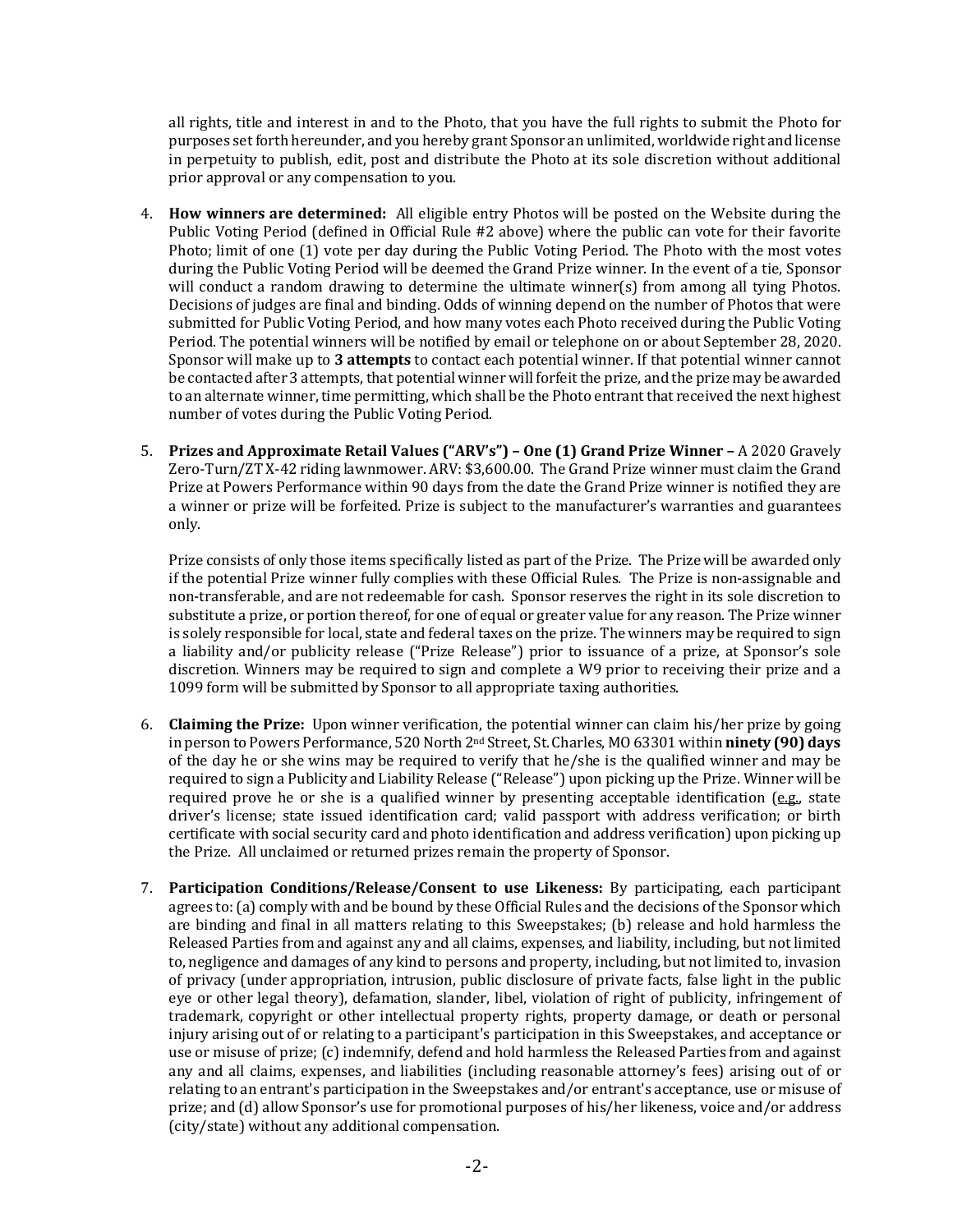- 8. **General Conditions:** Sponsor reserves the right to cancel, suspend and/or modify the Sweepstakes, or any part of it, for any reason whatsoever, including, without limitation, fire, flood, natural or manmade epidemic of health or other means, earthquake, explosion, labor dispute or strike, act of God or public enemy, satellite or equipment failure, riot or civil disturbance, terrorist threat or activity, war (declared or undeclared) or any federal state or local government law, order, or regulation, public health crisis, order of any court or jurisdiction or if any fraud, technical failures or any other factor beyond Sponsor's reasonable control impairs the integrity or proper functioning of the Sweepstakes, as determined by Sponsor in its sole discretion. Sponsor reserves the right, in its sole discretion, to disqualify any individual it finds to be tampering with the participation process or the operation of the Sweepstakes or to be acting in violation of these Official Rules or any other promotion or in an unsportsmanlike or disruptive manner. Any attempt by any person to deliberately undermine the legitimate operation of the Sweepstakes may be a violation of criminal and civil law, and, should such an attempt be made, Sponsor reserves the right to seek damages from any such person to the fullest extent permitted by law. Only the type and quantity of prizes described in these Official Rules will be awarded. The invalidity or unenforceability of any provision of these rules shall not affect the validity or enforceability of any other provision. In the event that any provision is determined to be invalid or otherwise unenforceable or illegal, these rules shall otherwise remain in effect and shall be construed in accordance with their terms as if the invalid or illegal provision were not contained herein. Sponsor's failure to enforce any term of these Official Rules shall not constitute a waiver of that provision.
- 9. Limitations of Liability: The Released Parties as set forth above are not responsible for: (1) any incorrect or inaccurate information, whether caused by entrants, printing errors or by any of the equipment or programming associated with or utilized in the Sweepstakes; (2) technical failures of any kind, including, but not limited, to malfunctions, interruptions or disconnections in phone lines or network hardware or software; (3) unauthorized human intervention in any part of the participation process or the Sweepstakes; (4) technical or human error which may occur in the administration of the Sweepstakes or the processing of phone calls; or  $(5)$  any injury or damage to persons or property which may be caused, directly or indirectly, in whole or in part, from entrant's participation in the Sweepstakes or receipt or use or misuse of any Prize.
- 10. **Privacy Policies and Data Collection:** Information provided by you for this Sweepstakes on the entry form is subject to Sponsor's privacy policy located at: http://corporate.hubbardradio.com/privacypolicy/. By entering this Sweepstakes, each entrant agrees that the Sponsor has the right to contact the entrant by phone, direct message, or email accounts provided on the entry form to administer and fulfill this Sweepstakes.
- 11. **Disputes/Governing Law:** Except where prohibited, entrant agrees that: (1) any and all disputes, claims and causes of action arising out of or connected with this Sweepstakes or the prize awarded shall be resolved individually, without resort to any form of class action, and exclusively by the appropriate federal or state court of Missouri;  $(2)$  any and all claims, judgments and awards shall be limited to actual out-of-pocket costs incurred, including costs associated with entering this Sweepstakes, but in no event attorneys' or legal fees; and (3) unless otherwise prohibited, under no circumstances will entrant be permitted to obtain awards for, and entrant hereby waives all rights to claim, indirect, punitive, incidental and consequential damages and any other damages, other than for actual out-of-pocket expenses, and any and all rights to have damages multiplied or otherwise increased. All issues and questions concerning the construction, validity, interpretation and enforceability of these Official Rules, or the rights and obligations of the entrant and Sponsor in connection with this Sweepstakes shall be governed by, and construed in accordance with, the laws of the State of Missouri without giving effect to any choice of law or conflict of law rules (whether of State of Missouri, or any other jurisdiction), which would cause the application of the laws of any jurisdiction other than the State of Missouri.
- 12. **Official Rules/Winner's List:** For a copy of these Official Rules, see the Website. For a list of winners, send a self-addressed stamped envelope to: KSHE 95 Show Us Your Grass Sweepstakes Winners,